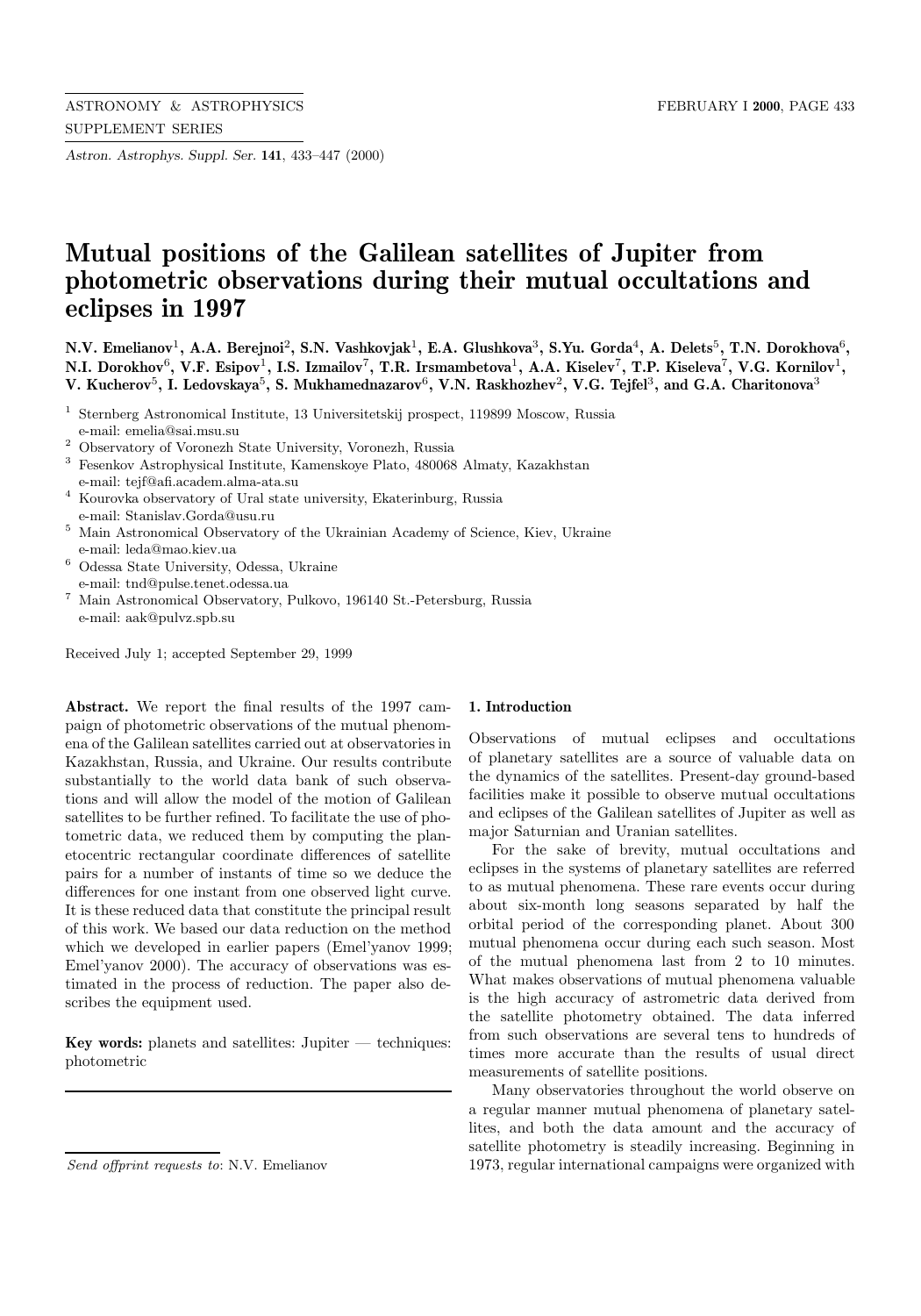the aim to observe mutual phenomena of the Galilean satellites in accordance with observing seasons. The description of specific features of mutual phenomena of planetary satellites and brief reviews of campaigns conducted can be found in Aksnes et al. (1984), Arlot (1984), Arlot et al. (1992), Nasonova (1996). Only a few researchers from the former Soviet Union had experience in performing such observations. In 1985 two light curves of the Galilean satellites were obtained at the observatory of the Fesenkov Astrophysical Institute of the Academy of Sciences of the Republic of Kazakhstan (FAI AS RK) in Almaty (Grigorjeva et al. 1986a; Grigorjeva et al. 1986b). Two observatories of CIS countries – the Crimean laboratory of the Sternberg Astronomical Institute (CL SAI) and the observatory of FAI AS RK – took part in the last campaign of observations of Saturnian satellites. A total of four light curves of the mutual phenomena of Saturnian satellites have been obtained. The techniques used and the results of astrometric reduction of satellite photometry have been published by Emel'yanov et al. (1997). This was our first experience in reducing such observations.

Seven observatories in Russia, Ukraine, and Kazakhstan took part in the next observing campaign of mutual phenomena of the Galilean satellites in 1997. Such observations have also been performed at many observatories throughout the world during this season. A large amount of satellite photometry has been obtained. These observations proved to be more accurate than those of Saturnian satellites with the Galilean satellites observed at a smaller geocentric distance and being brighter than the Saturnian ones. All this made it necessary to refine the photometric model of mutual phenomena of planetary satellites and develop more sophisticated methods for extracting positional information from such observations. Theoretical issues and the development of the tools used to construct the models of mutual phenomena of natural planetary satellites have been addressed by Emel'yanov (1999) and Emel'yanov (2000).

During the 1997 observing season of mutual phenomena of the Galilean satellites more than 40 sets of successful photometric observations have been obtained at seven observatories in Russia, Ukraine, and Kazakhstan, yielding the same number of satellite light curves.

New series of photometric satellite observations are required to refine the theory of satellite motion. This process involves the use of a huge amount of satellite photometry interpreted in terms of a model of mutual occultations and eclipses as observed from ground-based observatories, theory of planetocentric motion of satellites, and the theory of motion of planets. In this paper we suggest and apply a special technique for reduction of photometric observations of mutual phenomena of natural planetary satellites. To simplify the process of refinement of satellite orbits, we subdivide it into two stages. The input data at the first stage are the results of photometric measurements and

parameters describing the observer-satellites-planet-Sun configuration. The output, after reduction of each light curve, has the form of differences of planetocentric rectangular satellite coordinates referred to a single instant of time. At the second stage the elements of satellite orbits are refined using a series of satellite coordinate differences inferred by reducing the observations all mutual phenomena carried out at different observatories.

The advantage of this approach for a user of the observational data consists of the fact that one will have a deal with a planetocentric satellite motion only to fit the satellite orbit to observations. On the other hand these data keep the whole observational reality including the observational errors.

We describe the observations made and the results of their reduction, i.e., the mutual planetocentric positions of the Galilean satellites as inferred from photometry of their mutual phenomena. Reduction of photometric observations yields to satellite position data that can be used, combined with the results of other observations, to refine the elements of satellite orbits.

#### **2. Description of photometric observations**

Below we give the full names of observatories where observations were made. The abbreviations of the observatory names, which we use hereafter for the sake of brevity, are printed in boldface.

- **Alma-Ata.** Observatory of the Fesenkov Astrophysical Institute of the Academy of Sciences of the Republic of Kazakhstan, Kazakhstan. Located in Almaty;
- **Voronezh.** Observatory of Voronezh State University, Voronezh, Russia. Located in Voronezh;
- **Dushak.** Observing station of the Astronomical Observatory of the Odessa State University, Odessa, Ukraine. Located on Mt. Dushak-Erekdag in Turkmenistan;
- **Kiev.** Main Astronomical Observatory of the Ukrainian Academy of Science, Kiev, Ukraine. Located in Golosyivo near Kyiv;
- **Kourovka.** Kourovka observatory of Ural state university, Ekaterinburg, Russia. Located in Kourovka near Ekaterinburg;
- **Nauchny.** Observatory of the Crimean Laboratory of the Sternberg Astronomical Institute, Moscow State University, Moscow, Russia. Located in settlement Nauchnyi, Crimea Ukraine;
- **Pulkovo.** Main Astronomical Observatory of the Russian Academy of Sciences, S.-Petersburg, Russia. Located in Pulkovo.

Table 1 below lists the observers who took part in observations at each observatory and a brief description of the equipment used. A separate column gives the adopted codes used of actual observers. These codes will then be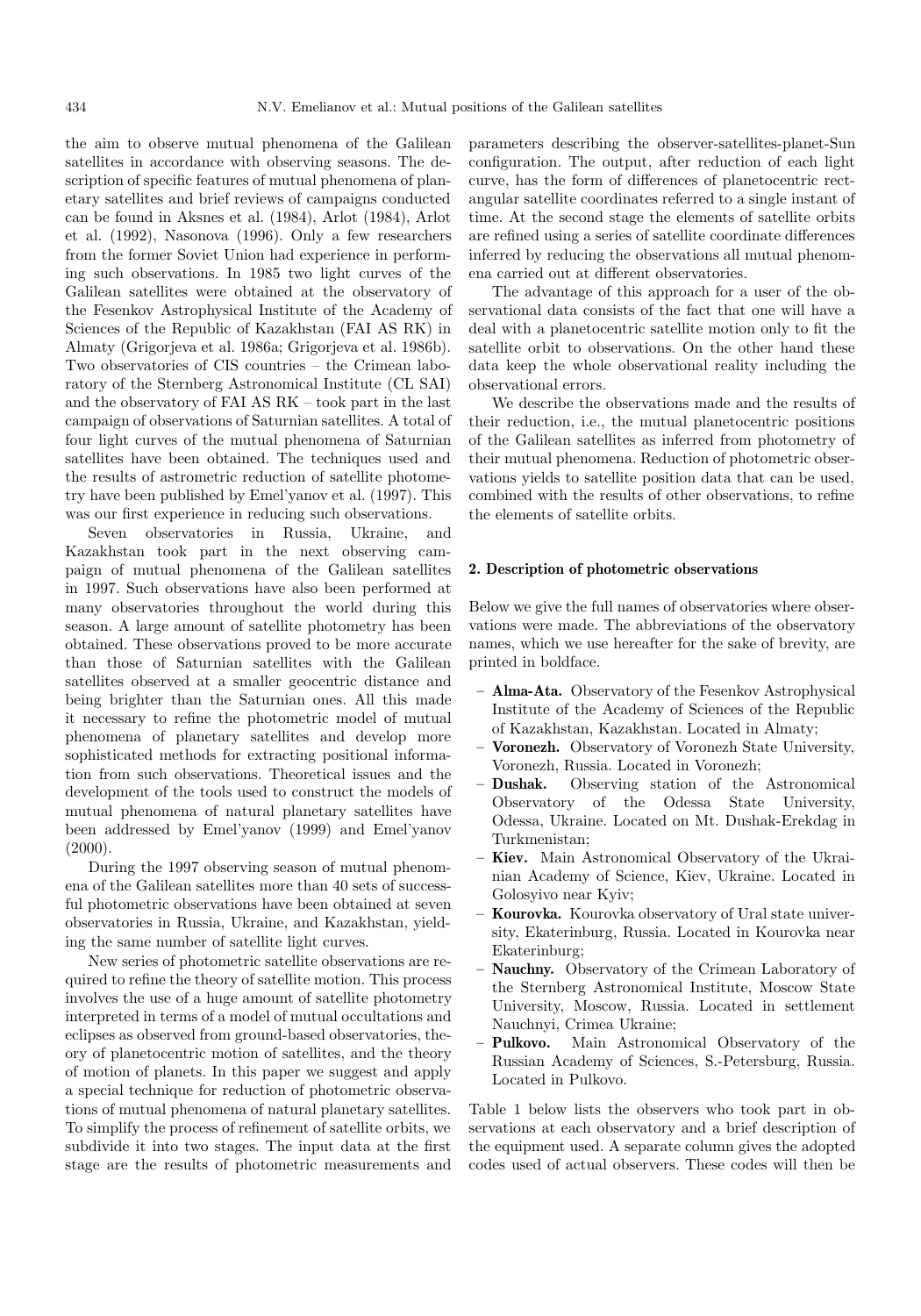used to identify the observatory, observers, and equipment for each observation. The observations were made with different instruments at some observatories and therefore the latter are listed twice in Table 1.

Remark in Table 1: One of the photoelectric observations at the observatory in Nauchnyi settlement was made with the participation of S.Yu. Shugarov, observer from the Sternberg Astronomical Institute.

The observations at the observatories Dushak, Kiev, Kourovka, Nauchny (Code t) were made with an electrophotometer in a photon-counting mode.

We observed mutual phenomena of the four Galilean satellites. Table 2 lists some of the parameters of the satellites and the elements of their orbits at the time close to the Jupiter opposition.

The season of mutual phenomena of Jovian satellites at observatories in Russia, Ukraine, and Kazakhstan started on March 12, 1997 and ended on January 26, 1998.

During the season of the mutual occultations and eclipses the Jupiter declination varied from −14 to −18 degrees.

# **3. The technique for reduction of photometric observations of mutual phenomena of satellites**

We first consider the adopted model of mutual occultations and eclipses of natural planetary satellites as observed from the Earth. A detailed description of this model can be found in Emel'yanov (1999). Concerning the satellites they were considered as spheres with uniform surfaces.

We refer to the occulting or eclipsing satellite as the active satellite using subscript a with all quantities that refer to this satellite. We further refer to the occulted or eclipsed satellite as the passive satellite and associate subscript p with it.

In the case of mutual occultation at observing time  $t_0$  the detector receives the light reflected from the passive satellite at time  $t_p$ , and the light reflected from the active satellite at time  $t_{\rm a}$ , so that  $t_{\rm p} < t_{\rm a} < t_{\rm 0}$ . During observations of a mutual eclipse of the satellites the observer's detector receives at observing time  $t_0$  the light that travelled in the vicinity of the active satellite at time  $t_a$  and was reflected from the passive satellite at time  $t_p$ . In this case  $t_a < t_p < t_0$ . The differences between these three instants of time are determined by the time of light propagation between the satellites and the observer.

Hereafter we always refer to instants of time  $t_p$  and  $t_{\rm a}$ , which correspond to observing time  $t_0$ , because these three instants of time are connected by the propagation of the same photon between the satellites and the observer.

The theoretical position of the satellite is given by planetocentric coordinates  $x, y, z$ . The  $(x, y)$ -plane is chosen to be parallel to the Earth equator for the epoch of J2000. The x-axis points to the vernal equinox of the same epoch.

We now consider a vector in space, which we refer to as the event vector for the sake of convenience. This vector starts at the observing point at time  $t_0$  in the case of mutual occultation or at the solar center in the case of mutual eclipse, and ends at the center of the passive satellite at time  $t_a$ .

Let  $x_a, y_a, z_a$  be the planetocentric coordinates of the active satellite at time  $t_a$ , and  $x_p, y_p, z_p$ , the planetocentric coordinates of the passive satellite at time  $t_p$ . The flux from the passive satellite measured at time  $t_0$  thus depends on  $x_\mathrm{p}, y_\mathrm{p}, z_\mathrm{p}$  and  $x_\mathrm{a}, y_\mathrm{a}, z_\mathrm{a}.$ 

Hereafter we consider the vector  $R_{ap}$  of the position of the active satellite at time  $t_a$  relative to the position of the passive satellite at time  $t_p$ . The components of this vector in the coordinate system  $x, y, z$  are determined by the following relations:

$$
\Delta_x = x_a - x_p, \quad \Delta_y = y_a - y_p, \quad \Delta_z = z_a - z_p. \tag{1}
$$

We now introduce another Cartesian coordinate system X, Y, Z with the origin at the center of the passive satellite. Let us make the Z-axis parallel to the event vector and the X-axis, parallel to the  $(x, y)$ -plane. Let the Y-axis always make an acute angle with the z axis and make up a right-hand side coordinate system together with the X and Z axes. This defines unambiguously the direction of the X-axis. Geometrically it will be possible on condition that the z-axis and Z-axis are not parallel. For the natural satellites of all known planets it is always true.

We now denote the coordinates of the active satellite in the  $X, Y, Z$  reference frame at time  $t_a$  these are the components of the vector  $\mathbf{R}_{ap}$  as  $X_a, Y_a, Z_a$ . It follows from Emel'yanov's (2000) results that the magnitude of the passive satellite, as measured at time  $t_0$ , depends on  $X_{\rm a}$ ,  $Y_{\rm a}$ , and only slightly on projection  $Z_{\rm a}$  of the mutual radius-vector of the two satellites on the event vector.

The components of the event vector  $R_{ap}$  in two reference frames are connected by the following evident relations

$$
X_{\mathbf{a}} = a_x \Delta_x + a_y \Delta_y + a_z \Delta_z,
$$
  
\n
$$
Y_{\mathbf{a}} = b_x \Delta_x + b_y \Delta_y + b_z \Delta_z,
$$
\n(2)

where coefficients  $a_x, a_y, a_z, b_x, b_y, b_z$  depend only on the direction of the event vector. Note that coefficient  $a_z$  is equal to zero.

While observing a mutual phenomenon of two satellites, the measuring system records some quantity E. It can be measured in arbitrary units inherent to the particular detector. In addition to the directly measured quantity  $E$  we also introduce flux  $S$  produced in the space by the eclipsed or occulting and occulted satellites. This flux passes then through the atmosphere and the telescope aperture up to the detector. The flux  $S$  is measured in the units of the satellite flux when it is close to the eclipse and still lies outside the shadow of the occulting satellite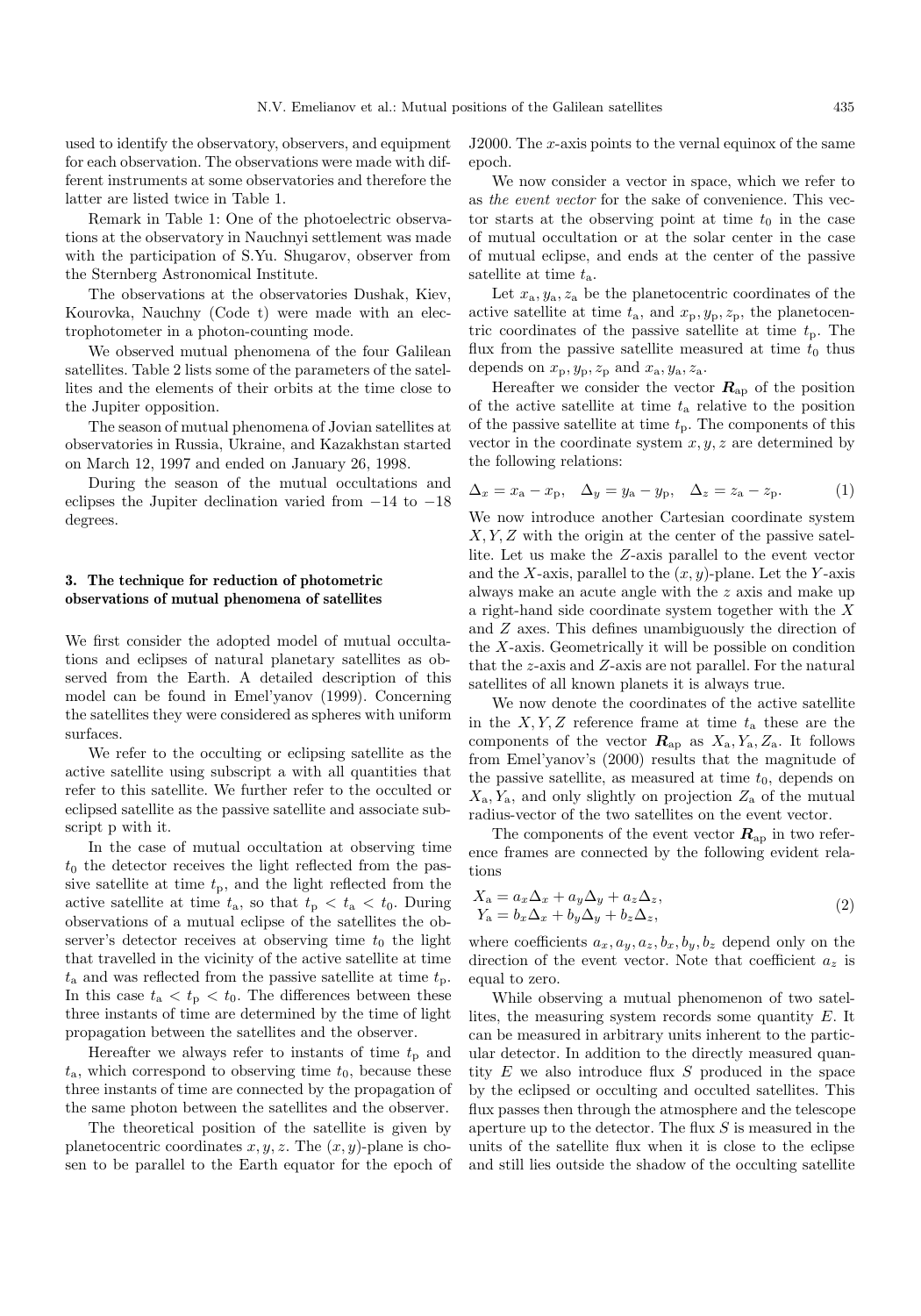| Code         | Observatory | Altitude<br>above the<br>sea level, m | Instrument                             | Detector                | <i>Observers</i>                                                           |
|--------------|-------------|---------------------------------------|----------------------------------------|-------------------------|----------------------------------------------------------------------------|
| a            | Alma-Ata    | 1450                                  | Zeiss-600, $D = 60$ cm, $F = 12381$ mm | CCD ST-6                | Tejfel V.G.                                                                |
| $\mathbf{v}$ | Voronezh    | 195                                   | Refractor, $D = 6$ cm, $F = 300$ mm    | Visual                  | Berejnoi A.A.                                                              |
| W            | Voronezh    | 195                                   | Reflector, $D = 10$ cm, $F = 800$ mm   | Visual                  | Berejnoi A.A.,                                                             |
| $\mathbf d$  | Dushak      | 1000                                  | Reflector, $D = 80$ cm, $F = 11000$ mm | Photometer              | Raskhozhev V.N.<br>Dorokhova T.N.,<br>Dorokhov N.I.,<br>Mukhamednazarov S. |
| 1            | Kiev        | 188                                   | AZT-2, $D = 70$ cm, $F = 10500$ mm     | Analog TV<br>photometer | Delets A., Kucherov V.,<br>Ledovskaya I.                                   |
| g            | Kourovka    | <b>200</b>                            | AZT-3, $D = 45$ cm, $F = 10000$ mm     | Photometer              | Gorda S.Yu.                                                                |
| $t_{i}$      | Nauchny     | 550                                   | Zeiss-600, $D = 60$ cm, $F = 7500$ mm  | Photometer              | Irsmambetova T.R.                                                          |
| $\mathbf{e}$ | Nauchny     | 550                                   | Refractor, $D = 40$ cm, $F = 1600$ mm  | CCD ST-8                | Esipov V.F.                                                                |
| $\mathbf{k}$ | Pulkovo     | 75                                    | Refractor, $D = 60$ cm, $F = 10400$ mm | CCD ST-6                | Kisselev A.A.,<br>Izmailov I.S.                                            |

**Table 1.** List of observers and parameters of the equipment

**Table 2.** Some of the satellite parameters for August 9, 1997

| Satellite | Magnitude |      | Radius, km Apparent radius, " | Apparent radius of the orbit, " | Orbital period, days |
|-----------|-----------|------|-------------------------------|---------------------------------|----------------------|
| Io        | 4.88      | 1816 | 0.618                         | 143                             | 1.769138             |
| Europa    | 5.15      | 1563 | 0.532                         | 228                             | 3.551181             |
| Ganimede  | 4.47      | 2638 | 0.898                         | 364                             | 7.154553             |
| Callisto  | 5.51      | 2410 | 0.821                         | 641                             | 16.68902             |

in the case of mutual eclipse. In the case of mutual occultation the flux is measured in the units of the total flux S from the occulting and occulted satellites. In both cases flux  $S$  outside eclipse or occultation is equal to unity by definition. During a mutual occultation or eclipse flux S decreases and this decrease depends primarily on  $X_a$  and  $Y_{\rm a}$ .

Dependence of  $E$  on  $S$  is usually unknown. First, we do not know beforehand what will be the reaction of the detector output on the satellite flux. Second, besides the satellite light, the detector is illuminated also by outside light (sky background, the light of the planet scatterred in the telescope). Finally it is difficult to do a forecast about the atmosphere transparency. The sometimes adopted photometer calibration using known sky light sources is often unreliable. We were led to suggest and adopt the following dependence of  $E$  on  $S$ :

$$
E = [K + Q (t - t_{\rm b})] S(X_{\rm a}, Y_{\rm a}) + P + L (t - t_{\rm b}),
$$

where t is the time of observation;  $t<sub>b</sub>$  some given instant of time, and  $K, Q, P, L$ , the empirical parameters to be inferred from photometric observations. The time  $t<sub>b</sub>$  can be chosen arbitrarily prior to the reduction of the photometric observations. After the reduction both  $K, P$  correspond to the same time  $t<sub>b</sub>$ . Function  $S(X<sub>a</sub>, Y<sub>a</sub>)$  is determined by the model of mutual phenomena and the theory of satellite motion. The dependence  $S$  on  $X_a, Y_a$ , has been analyzed

by Thuillot & Morando (1990), described by Emel'yanov (1995), Emel'yanov et al. (1997) and Emel'yanov (1999).

In general the parameters  $K, Q, P, L$  may take into account the above mentioned effects. For example the parameter Q corresponds to a linear variation of the atmosphere transparency and the parameters  $P, L$  describe the light of the planet scatterred in the telescope. In practice although it is not a good idea to determine the parameters  $Q, P, L$  from observations because of a great correlation between the errors. We do it in forced cases only when exclusion of the relevant effects by the method of observation is not possible.

The basic idea of the reduction of photometric measurements considered is as follows (Emel'yanov 2000). Denote the true values of  $X_a, Y_a$  corresponding to a photometric measurement at certain time as  $X^{(0)}, Y^{(0)}$ . To reduce observations, we use one of the most accurate theories of satellite motion available. We denote theoretically computed values of  $X_a, Y_a$ , as  $X_t, Y_t$ , respectively. We further assume that the differences

$$
D_x = X^{(0)} - X_t, \quad D_y = Y^{(0)} - Y_t,
$$

vary negligibly within the same mutual occultation or eclipse. This allows us to compose for any photometric measurement made at time  $t_i$  one conditional equation<br> $F = [K + Q(t + t)] G(Y + R - X + R)$  $D = V_1 + D_2$ 

$$
E_i = [K + Q (t_i - t_{\rm b})] S(X_{\rm t} + D_x, Y_{\rm t} + D_y)
$$

$$
+P+L\left(t_i-t_{\rm b}\right)
$$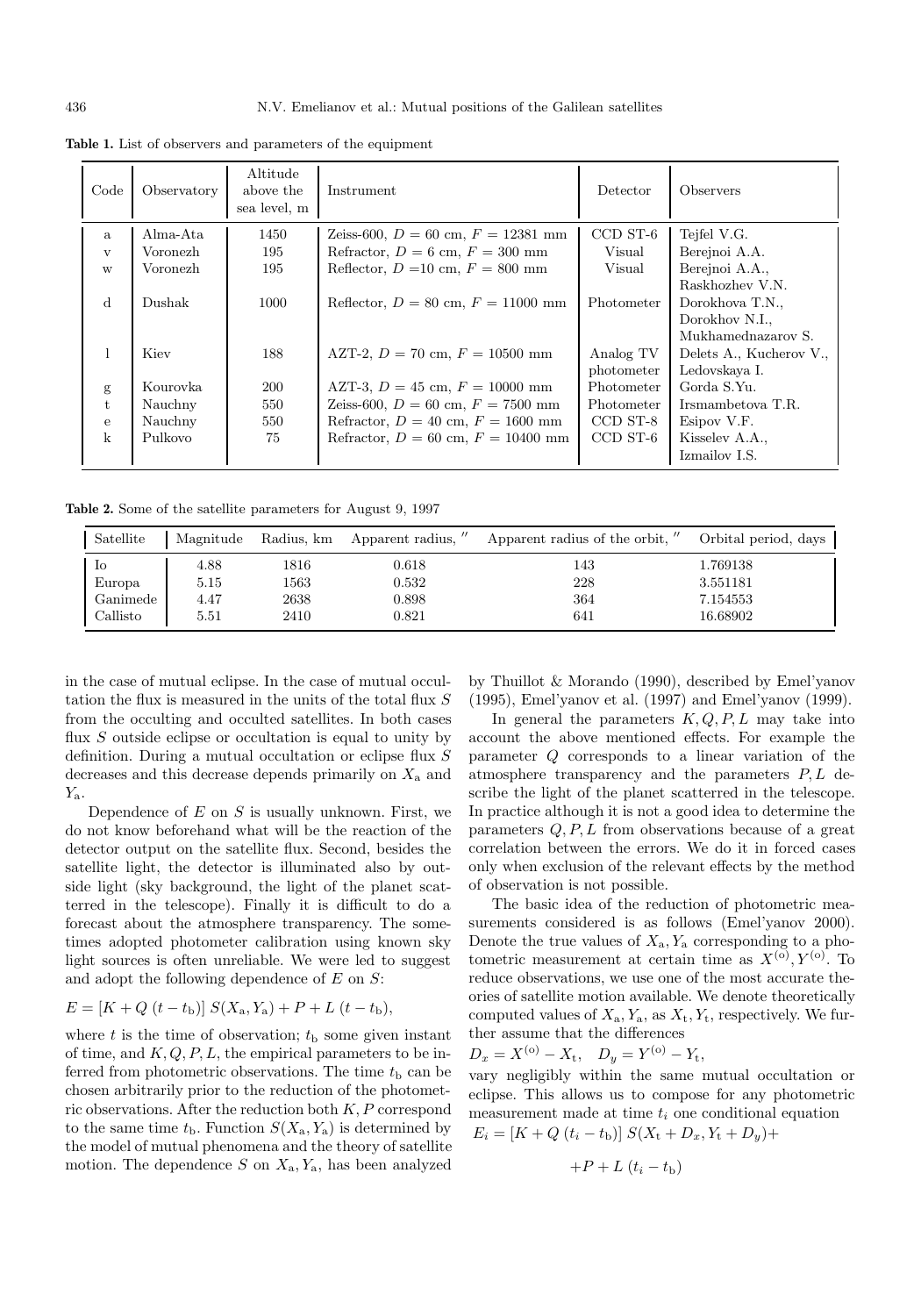for corrections  $D_x, D_y$ , where  $X_t, Y_t$  are computed theoretically for the time of observation,  $t_i$ . The set of conditional equations composed for all photometric measurements of the same event can then be solved using the least squares method. The solution yields parameters  $D_x, D_y, K, Q, L$ , and P providing the best fit to the observations made.

After doing this and to present the results of reduction, we choose arbitrarily one of the observing times,  $t_0$ , and compute  $X^{(0)}, Y^{(0)}$  for this time using formulas

$$
X^{(o)} = X_t + D_x, \quad Y^{(o)} = Y_t + D_y.
$$
 (3)

These values are the main result of reduction.  $X^{(0)}$  and  $Y^{(0)}$  can be used only if some other quantities considered here are known. In particular, we must know the time instants  $t_a$  and  $t_p$ , corresponding to the chosen time  $t_0$ . With the reduction we save the values of  $t_a, t_p, a_x, a_y, a_z, b_x, b_y, b_z$  computed for the chosen observing time,  $t_0$ .

### **4. The use of the obtained data**

We now describe how to use the data obtained by reducing photometric observations of mutual phenomena of satellites in order to refine the theory of satellite motion.

Let us assume that we have reduced photometric observations of  $N$  mutual events. For each event we then choose an instant of time as is described above and thereby obtain a series of such instants,  $t^{(1)}$ ,  $t^{(2)}$ , ...,  $t^{(N)}$  and the corresponding series of parameters  $X_k^{(0)}, Y_k^{(0)}$  ( $k =$  $1, 2, ..., N$ , determined by relations (3). These parameters play the part of measured values of  $X_a, Y_a$ .

We further assume that before carrying out the second stage we have at our disposal an approximate theory of satellite motion and approximate elements of satellite orbits inferred from earlier observations. It may be another theory, which differs from that used to reduce photometric observations. The formulas of this theory and relations  $(1), (2)$  can be used to compute  $X_a, Y_a$ , which correspond to observing times  $t^{(1)}, t^{(2)}, ..., t^{(N)}$ . We denote this series of quantities as  $X_k^{(c)}, Y_k^{(c)} \quad (k = 1, 2, ..., N)$ . These quantities play the part of computed theoretical values of  $X_a$ ,  $Y_{\rm a}$ .

We now denote the orbital elements of the passive satellite as  $p_1, p_2, ..., p_n$ . Depending on the theory used, they can be different from the elements of the Keplerian orbit and the number  $n$  of these parameters can exceed six. We denote the corresponding orbital elements of the active satellite as  $q_1, q_2, ..., q_n$ .

We can now write the conditional equations which are used to refine the elements of satellite orbits. According to the general formulation of the method of differential adjusting and in view of relations (1), (2) the conditional equations can be written in the following form:

$$
= \sum_{j=1}^{n} \left[ a_x \left( \frac{\partial x_a}{\partial q_j} \right)_0 + a_y \left( \frac{\partial y_a}{\partial q_j} \right)_0 + a_z \left( \frac{\partial z_a}{\partial q_j} \right)_0 \right] \Delta q_j
$$
  

$$
- \sum_{j=1}^{n} \left[ a_x \left( \frac{\partial x_p}{\partial p_j} \right)_0 + a_y \left( \frac{\partial y_p}{\partial p_j} \right)_0 + a_z \left( \frac{\partial z_p}{\partial p_j} \right)_0 \right] \Delta p_j,
$$
  

$$
Y_k^{(o)} - Y_k^{(c)}
$$
  

$$
= \sum_{j=1}^{n} \left[ b_x \left( \frac{\partial x_a}{\partial q_j} \right)_0 + b_y \left( \frac{\partial y_a}{\partial q_j} \right)_0 + b_z \left( \frac{\partial z_a}{\partial q_j} \right)_0 \right] \Delta q_j
$$
  

$$
- \sum_{j=1}^{n} \left[ b_x \left( \frac{\partial x_p}{\partial p_j} \right)_0 + b_y \left( \frac{\partial y_p}{\partial p_j} \right)_0 + b_z \left( \frac{\partial z_p}{\partial p_j} \right)_0 \right] \Delta p_j,
$$
  
(*k* = 1, 2, ..., *N*).

where  $\Delta p_j, \Delta q_j$  are the corrections to be found for the preliminary values of the elements.

Here partial derivatives of  $x_a, y_a, z_a$  are computed at time  $t_a$ , and partial derivatives of  $x_p, y_p, z_p$ , at time  $t_p$ corresponding to time  $t^{(k)}$ . To compute these derivatives, we use the formulae of the theory of motion of satellites and preliminary orbital elements. The necessary values of  $t_{\rm a}, t_{\rm p}, a_x, a_y, a_z, b_x, b_y, b_z$  are known and saved from the observation reduction.

The conditional equations thus constructed can be used, if combined with other conditional equations inferred from other types of observations with convenient weights, to refine the elements of satellite orbits.

### **5. Results of the reduction of photometric observations**

## 5.1. The notation

We recorded observing times on the UTC scale and converted them into the  $TT$  scale prior to reduction. To this end, we used the following relation:

$$
TT = UTC + 63.184
$$
 s.

The results of the reduction of photometric observations are given in Tables 3 and 4, and in Figs. 1–31. We describe now the notation that we used to present the results of this paper.

 $t_0$  is the time of observation, MJD (MJD = JD –  $2400000.5$ ) with fractions in the TT time scale. This quantity is not necessary for subsequent determination of the elements of the satellite orbit, however, it can be used to control and identify the data. For each observed event the time  $t_0$  was chosen arbitrary within the period of phenomenon.

 $t_{\rm a}, t_{\rm p}$  are the times as explained above, MJD with fractions in the  $TT$  time scale.

 $X^{(0)}$ ,  $Y^{(0)}$  are two components (in kilometers) of the mutual position vector of satellites calculated using formulas (3) as the main results of the reduction of photometric observations.

$$
X_k^{\rm (o)}-X_k^{\rm (c)}
$$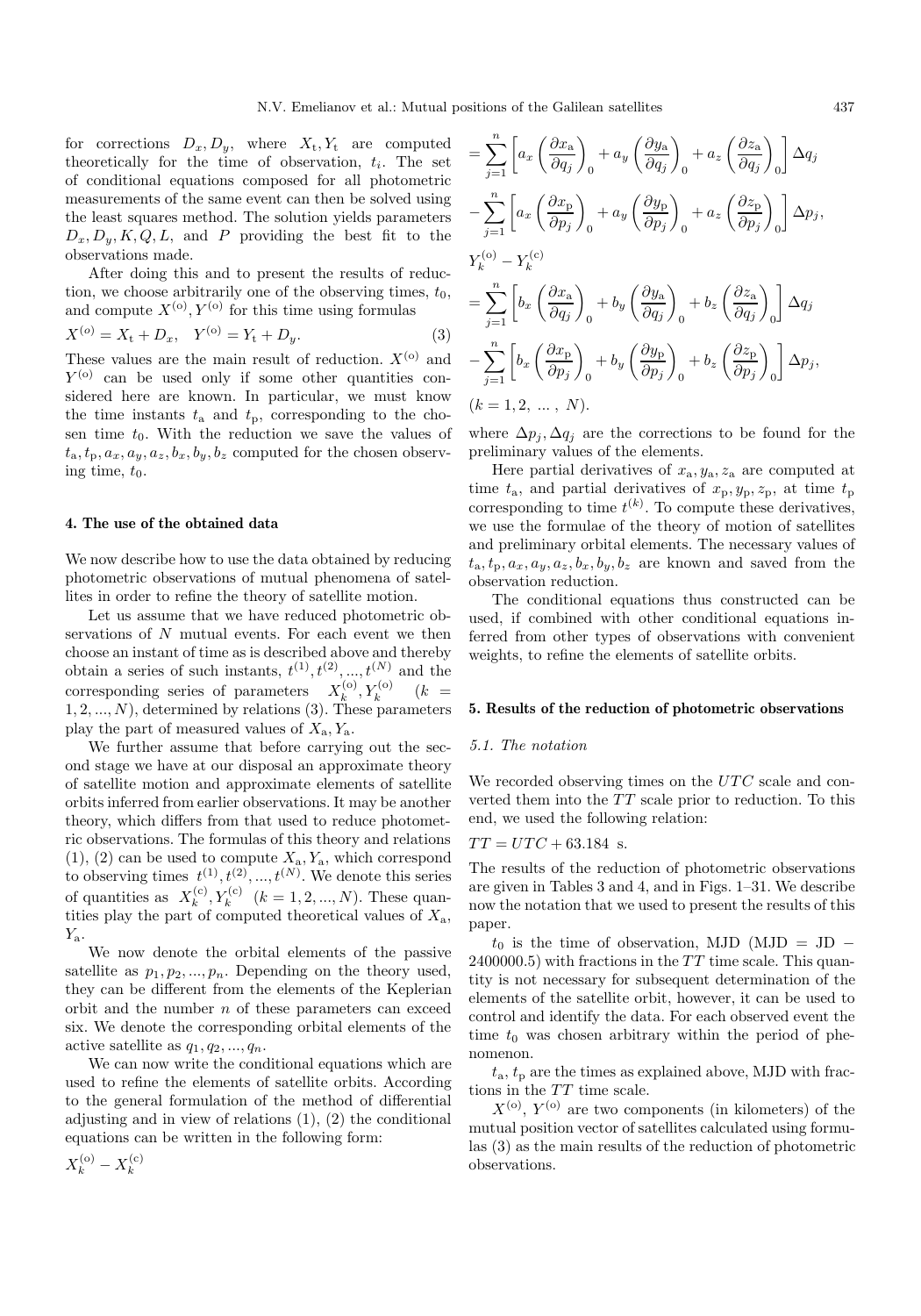σX, σY are the standard errors of  $X^{(0)}$ ,  $Y^{(0)}$  as inferred from the reduction of photometric observations (in kilometers). These errors can be used in subsequent computations to determine the weights in the least squares method.

 $a_x, a_y, a_z, b_x, b_y, b_z$ : the dimensionless coefficient required for application of the results obtained (see formula (2)). The value of  $a_z$  is always equal to zero.

The results presented also include corrections  $D_x, D_y$ , which incorporate the contributions due to observational errors and the errors of the theory. These corrections characterize the agreement between theory and observations  $(O-C)$ .

The accuracy of the relative satellite positions inferred from photometric observations of mutual events is characterized by standard errors  $\sigma X$ ,  $\sigma Y$  expressed as linear quantities. It is interesting to compare these errors with the accuracy of ground-based angle measurements expressed in arcseconds. The observational errors of the two different types can be co-ordinated by taking into account the angles at which intervals  $X_a$  and  $Y_a$  – the projections of the satellite – satellite vector on the sky plane located at a topocentric distance to the active satellite – are seen from the Earth. This is the case when mutual occultations of satellites are considered. When analyzing the mutual eclipses the sky plane is perpendicular to the heliocentric direction of the eclipsed satellite. In this case the angles corresponding to intervals  $X_a$  and  $Y_a$  are heliocentric angles. The accuracy of the determination of these angles is then similar to that of ground-based photographic angle measurements. Therefore along the standard errors  $\sigma X$ ,  $\sigma Y$  we also give the corresponding angular errors  $\sigma_a X$ ,  $\sigma_a Y$  computed using the following formulas:

$$
\sigma_a X = \arctg\left(\frac{\sigma X}{r}\right), \quad \sigma_a Y = \arctg\left(\frac{\sigma Y}{r}\right),
$$

where  $r$  is the topocentric or heliocentric distance of the active satellite depending on the type of the observed event. Standard errors  $\sigma_a X, \sigma_a Y$  given in Table 4 are in arcsec.

We number the Galilean satellites in accordance with the generally accepted numbering system:  $I_0 - 1$ , Europa 2, Ganymede – 3, and Callisto – 4.

We identify mutual phenomena of the Galilean satellites by assigning to them the codes consisting of date (yymmdd) and the following values separated by dash:  $n_a$  (number of active satellite),  $P$  - type of mutual phenomenon,  $n_{\rm p}$  (number of passive satellite). P is O for mutual occultation and  $P$  is  $E$  for mutual eclipse. For example, identifier 970803-4E1 refers to Io's eclipse by Callisto on August 3, 1997.

Each event could have been observed at several observatories yielding several light curves. To designate the particular light curve, we add the observer's code to the event identifier (see Table 1). This conventional code identifies the observatory, observers, and the equipment involved in each particular observation. Thus, if phenomenon 970803- 4E1 was observed at the Pulkovo observatory, the results should be coded as 970803-4E1-k. The results of observations of the same phenomenon made at the Nauchny observatory by observer Irsmambetova T.R. using photoelectric photometer will be referred to via identifier 970803- 4E1-t.

## 5.2. Description of the results

Each line in Tables 3 and 4 corresponds to observation of one event by one observer, i.e., refers to one light curve.

Table 3 contains the data required to refine the elements of satellite orbits. Table 4 gives the parameters that allow the accuracy and reliability of results to be assessed. To establish a correspondence between the lines in two tables that refer to the results of the same observation, we give the observation identifier in the first column of each table.

The results of reduction of observations  $X^{(0)}$  and  $Y^{(0)}$ depend substantially on time  $t_0$ , which was set equal to one of the observing times near the light minimum of the passive satellite. The sets of observing times for the same event differ from one observatory to another. Therefore  $X^{(0)}$  and  $Y^{(0)}$  inferred from observations made at different observatories cannot be compared to each other. By contrast, we assume  $D_x$  and  $D_y$  to be constant throughout the particular phenomenon as is explained above allowing us to compare  $D_x$  and  $D_y$  values inferred from observations performed at different observatories. The discrepancies between values inferred from observations made at different observatories are therefore due to observational errors, thereby providing an external estimate for the latter. Parameters  $\sigma X$  and  $\sigma Y$  characterize the internal observational errors.

The accuracy of the photometric observations performed and the quality of the data obtained can be assessed from graphs illustrating the agreement between the theory and observations (Figs. 1–31). The dots or other symbols show the satellite flux,  $S_i$ , corresponding to the measured photometric count  $E_i$  and parameters  $D_x, D_y, K, Q$ , and L, P obtained from the process of the reduction of observations using formula

$$
S_i = \frac{E_i - P - L (t_i - t_{\rm b})}{K + Q (t_i - t_{\rm b})}.
$$

The model of mutual occultation or eclipse of the satellites is used to compute and plot theoretical satellite fluxes,  $S(X_t + D_x, Y_t + D_y)$ , for each measurement time. Theoretical values on graphs are connected by a continuous curve. Each graph (the curve and the dots) represents the results of a single observation of one event at one observatory and is identified as explained above, e.g., 970803- 4E1-t in the case of Io's eclipse by Callisto on August 3, 1997 observed by Irsmambetova T.R. at the Nauchny observatory. We plot in the same figure the results of all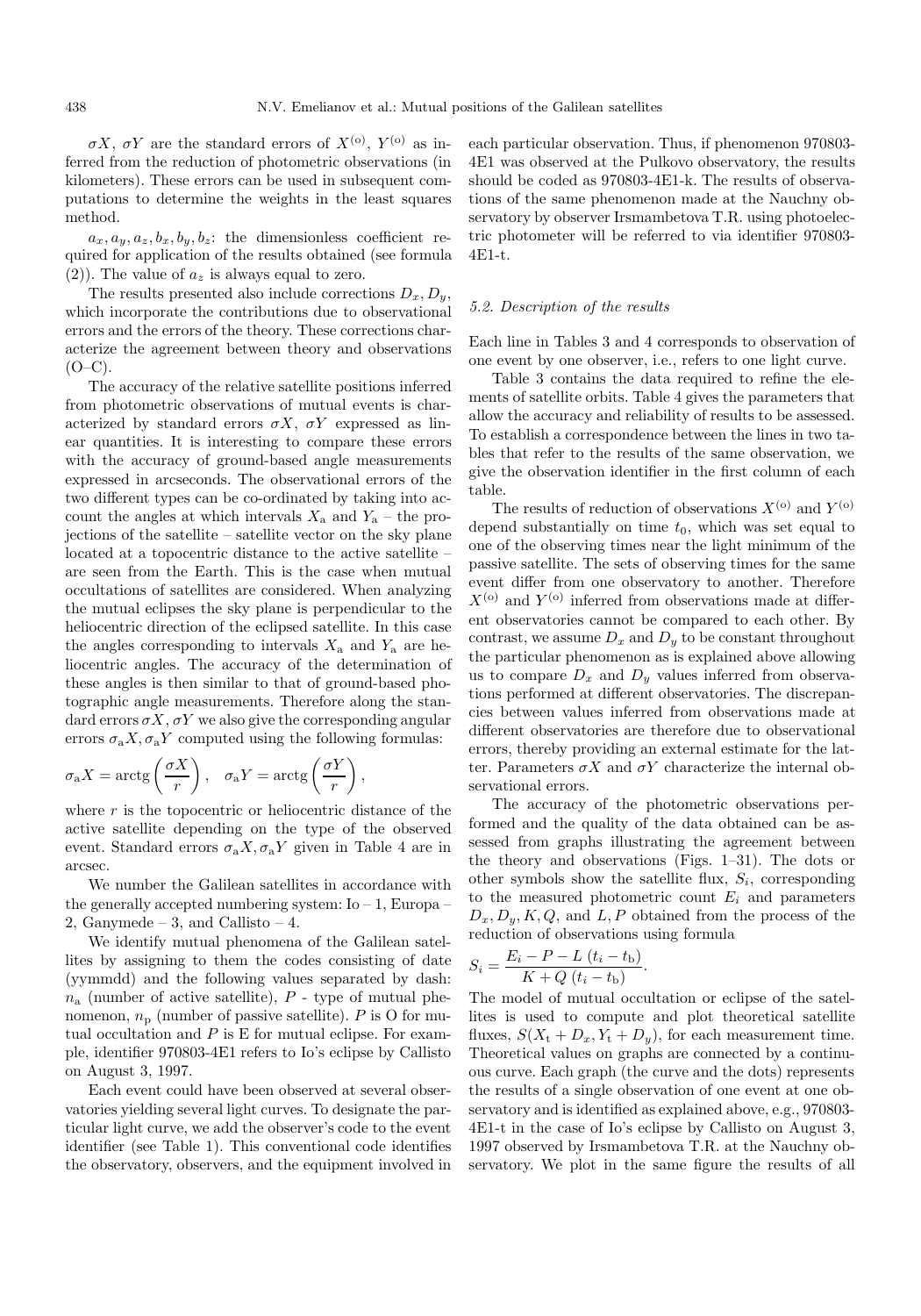**Table 3.** Relative positions of the Galilean satellites derived from the photometric observations

| Observation                  | $t_{\rm a}$                  | $t_{\rm p}$                  | $X^{(0)}$         | $Y^{(0)}$    | $a_x$                | $a_y$                | $b_x$                | $b_y$                      | $b_z$                |
|------------------------------|------------------------------|------------------------------|-------------------|--------------|----------------------|----------------------|----------------------|----------------------------|----------------------|
| 970413-1O2-d                 | 50550.990029                 | 50550.989991                 | 379               | $-964$       | 0.647097             | 0.762407             | 0.213239             | $-0.180988$                | 0.960090             |
| 970422-4O3-d                 | 50560.963826                 | 50560.963768                 | $-218$            | 540          | 0.626288             | 0.779592             | 0.212176             | $-0.170452$                | 0.962251             |
| 970622-1E2-a                 | 50621.854428                 | 50621.854459                 | 531               | $-1396$      | 0.700797             | 0.713360             | 0.216057             | $-0.212252$                | 0.953031             |
| 970706-3E4-v                 | 50635.913714                 | 50635.913775                 | $-674$            | 2058         | 0.685900             | 0.727696             | 0.216626             | $-0.204184$                | 0.954663             |
| 970715-1O3-a                 | 50644.767217                 | 50644.767163                 | 1020              | $-2570$      | 0.605868             | 0.795565             | 0.214879             | $-0.163643$                | 0.962833             |
| 970718-3E2-a                 | 50647.766400                 | 50647.766442                 | $-1108$           | 3155         | 0.670902             | 0.741545             | 0.216719             | $-0.196073$                | 0.956341             |
| 970718-3O2-a                 | 50647.843641                 | 50647.843601                 | 491               | $-1443$      | 0.609167             | 0.793042             | 0.215321             | $-0.165397$                | 0.962435             |
| 970718-3O2-g                 | 50647.843647                 | 50647.843607                 | 531               | $-1551$      | 0.609165             | 0.793043             | 0.215322             | $-0.165397$                | 0.962434             |
| 970719-3O1-a                 | 50648.851532                 | 50648.851479                 | 400               | $-1055$      | 0.611784             | 0.791025             | 0.215666             | $-0.166798$                | 0.962116             |
| 970724-1E4-a                 | 50653.741856                 | 50653.741934                 | 818               | $-2368$      | 0.665072             | 0.746779             | 0.216751             | $-0.193036$                | 0.956951             |
| 970725-1E4-a                 | 50654.846134                 | 50654.846210                 | $-676$            | 1823         | 0.663051             | 0.748574             | 0.216693             | $-0.191937$                | 0.957186             |
| 970725-1E4-t                 | 50654.846106                 | 50654.846182                 | $-533$            | 1678         | 0.663051             | 0.748574             | 0.216693             | $-0.191936$                | 0.957186             |
| 970725-1E4-g                 | 50654.846302                 | 50654.846378                 | $-649$            | 1880         | 0.663051             | 0.748574             | 0.216693             | $-0.191936$                | 0.957186             |
| 970725-3E2-a                 | 50654.916027                 | 50654.916066                 | $-1037$           | 2996         | 0.662727             | 0.748861             | 0.216675             | $-0.191753$                | 0.957227             |
| 970725-3E2-k                 | 50654.915886                 | 50654.915926                 | $-1021$           | 2998         | 0.662727             | 0.748861             | 0.216675             | $-0.191753$                | 0.957227             |
| 970725-3E2-g                 | 50654.915801                 | 50654.915841                 | $-997$            | 2991         | 0.662727             | 0.748861             | 0.216675             | $-0.191753$                | 0.957227             |
| 970725-3O2-k                 | 50654.969840                 | 50654.969801                 | 556               | $-1432$      | 0.620168             | 0.784469             | 0.216654             | $-0.171277$                | 0.961106             |
| 970725-3O2-t                 | 50654.970338                 | 50654.970300                 | 515               | $-1521$      | 0.620169             | 0.784468             | 0.216653             | $-0.171277$                | 0.961106             |
| 970731-4E3-e                 | 50660.991690                 | 50660.991752                 | 414               | $-1170$      | 0.655323             | 0.755349             | 0.216531             | $-0.187857$                | 0.958031             |
| 970801-4E2-g                 | 50661.818732                 | 50661.818817                 | 1076              | $-3235$      | 0.654879             | 0.755734             | 0.216545             | $-0.187647$                | 0.958069             |
| 970801-4E2-l                 | 50661.818615                 | 50661.818700                 | 1012              | $-2951$      | 0.654879             | 0.755733             | 0.216545             | $-0.187647$                | 0.958069             |
| 970801-4E3-k                 | 50660.991652                 | 50660.991714                 | 423               | $-1195$      | 0.655323             | 0.755349             | 0.216531             | $-0.187857$                | 0.958031             |
| 970803-4E1-k                 | 50662.980645                 | 50662.980730                 | $-325\,$          | 773          | 0.654328             | 0.756211             | 0.216578             | $-0.187399$                | 0.958110             |
| 970803-4E1-l                 | 50662.980643                 | 50662.980728                 | $-134$            | 372          | 0.654328             | 0.756211             | 0.216578             | $-0.187399$                | 0.958110             |
| 970803-4E1-t                 | 50662.980706                 | 50662.980791                 | $-311$            | 886          | 0.654328             | 0.756211             | 0.216578             | $-0.187399$                | 0.958110             |
| 970830-3E2-a<br>970830-3O2-a | 50690.754789                 | 50690.754816                 | $-1214$<br>$-614$ | 3592<br>1892 | 0.620757<br>0.678793 | 0.784003<br>0.734330 | 0.214981<br>0.220080 | $-0.170217$<br>$-0.203436$ | 0.961670<br>0.954033 |
| 970903-1E3-a                 | 50690.646325                 | 50690.646296<br>50694.620040 | $-79$             | 194          | 0.617212             |                      |                      |                            |                      |
| 970906-3O2-g                 | 50694.620004<br>50697.809825 | 50697.809798                 | $-746$            | 2432         | 0.688229             | 0.786797<br>0.725493 | 0.214789<br>0.220037 | $-0.168494$<br>$-0.208735$ | 0.962016<br>0.952897 |
| 970910-1O3-a                 | 50701.655382                 | 50701.655345                 | $-222$            | 646          | 0.693845             | 0.720125             | 0.219966             | $-0.211938$                | 0.952206             |
| 970914-3E1-e                 | 50705.716657                 | 50705.716714                 | 323               | $-526$       | 0.603294             | 0.797519             | 0.213624             | $-0.161598$                | 0.963458             |
| 970915-3E2-a                 | 50706.608493                 | 50706.608526                 | $-173$            | $-445$       | 0.603013             | 0.797731             | 0.213642             | $-0.161495$                | 0.963471             |
| 970918-1O3-g                 | 50709.687811                 | 50709.687766                 | $-967$            | 2883         | 0.700427             | 0.713724             | 0.219700             | $-0.215607$                | 0.951444             |
| 970918-1E3-e                 | 50709.791892                 | 50709.791940                 | $-166$            | 467          | 0.598091             | 0.801428             | 0.213127             | $-0.159053$                | 0.963991             |
| 970918-1E3-t                 | 50709.791845                 | 50709.791893                 | $-138$            | 526          | 0.598091             | 0.801428             | 0.213127             | $-0.159053$                | 0.963991             |
| 970921-3E1-l                 | 50712.831184                 | 50712.831240                 | 462               | $-1201$      | 0.594581             | 0.804035             | 0.212791             | $-0.157358$                | 0.964343             |
| 970922-3E2-g                 | 50713.768904                 | 50713.768940                 | 928               | $-2302$      | 0.594290             | 0.804251             | 0.212808             | $-0.157252$                | 0.964357             |
| 971007-4O1-t                 | 50728.790911                 | 50728.790826                 | 1185              | $-3373$      | 0.708427             | 0.705784             | 0.219125             | $-0.219946$                | 0.950583             |
| 971109-4O2-t                 | 50761.672069                 | 50761.672005                 | 1390              | $-2436$      | 0.686812             | 0.726835             | 0.219121             | $-0.207056$                | 0.953474             |
| 971109-4O2-w                 | 50761.672881                 | 50761.672816                 | 918               | $-2967$      | 0.686812             | 0.726835             | 0.219122             | $-0.207056$                | 0.953474             |
| 971110-3E1-t                 | 50762.710973                 | 50762.711012                 | 1139              | $-2885$      | 0.531928             | 0.846789             | 0.204298             | $-0.128334$                | 0.970460             |
| 971118-3O1-g                 | 50770.562083                 | 50770.562049                 | $-1155$           | 3335         | 0.674907             | 0.737903             | 0.219004             | $-0.200308$                | 0.954942             |

observations of the same event made simultaneously at several observatories. Therefore some of the figures show multiple satellite light curves thereby allowing the results obtained at different observatories to be compared and the systematic errors made during observations to be revealed.

Some light curves were obtained with CCD camera. In this case zero value of satellite flux S corresponds to zero value of E. This make it possible to put  $P = 0$ ,  $L = 0$ . No observation allowed us to determine all the parameters  $K, Q, P, L$  together empirically. The more detailed comments to each light curve reduced are in the following subsection.

For each observation Table 4 contains the reference (Fig) to the corresponding figure, the reference (C) to the special comment, and the list  $(E(S))$  of the parameters from the set  $K, Q, P, L$  which were really determined. To each observation we assigned a quality index Q. The value P (perfect) of the quality index means that the list of the parameters determined fully corresponds to the method

of observation. The value  $V$  (vague) shows that the only parameter K could be determined and that real error of the values  $X^{(0)}$ ,  $Y^{(0)}$  may be more important than the estimations  $\sigma X$ ,  $\sigma Y$ .

## 5.3. Comments and remarks on the observations

Each of following comments is attached to some light curve according to the reference C in Table 4.

- 1. Measurements of the flux from occulted and occulting satellites or the flux from eclipsed satellites relative to the flux from the reference satellite were made by the CCD detector so the variations of the air mass transparency were taken into account. In this case the parameter Q may be put at zero or determined from observations;
- 2. Measurements of the flux from the occulted and occulting satellites or from the eclipsed satellite were made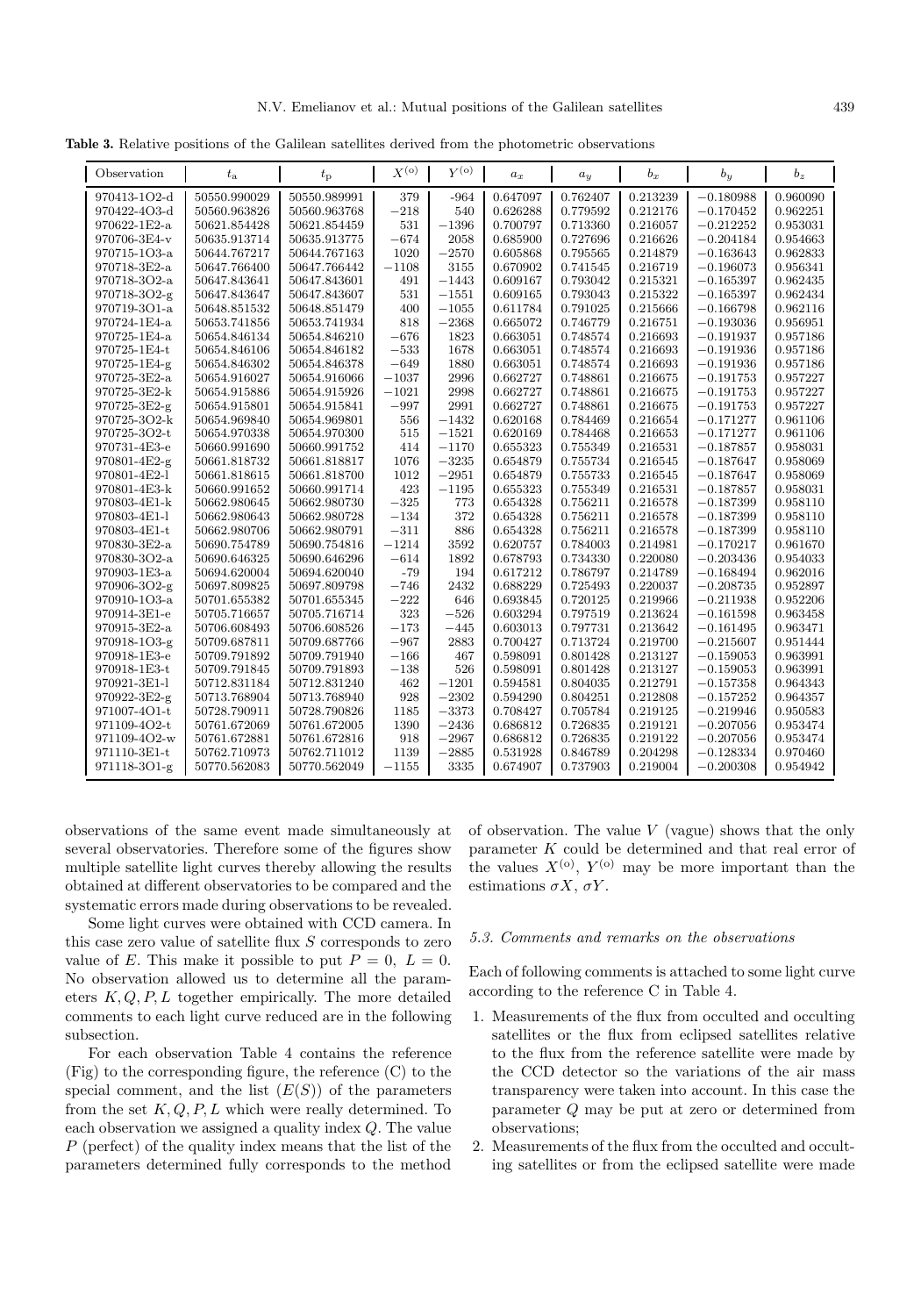**Table 4.** The fit of the theory to the photometric observations and precision estimates

| Observation  | Fig            | $t_0$            | $D_x$ , km | $D_u$ , km | $\sigma X$ , km | $\sigma Y$ , km | $\sigma_{\rm a} X''$ | $\sigma_{\rm a}Y''$ | E(S)        | $\mathbf Q$    | $\mathbf C$    |
|--------------|----------------|------------------|------------|------------|-----------------|-----------------|----------------------|---------------------|-------------|----------------|----------------|
| 970413-1O2-d | $\mathbf{1}$   | 50551.021346     | 571        | 56         | 24              | 27              | 0.006                | 0.007               | $_{\rm K}$  | $\overline{V}$ | 6              |
| 970422-4O3-d | $\overline{2}$ | 50560.994237     | 299        | $-573$     | 34              | 78              | 0.009                | 0.020               | <b>KPL</b>  | $\mathbf{P}$   | $\overline{4}$ |
| 970622-1E2-a | 3              | 50621.879701     | 291        | 222        | 44              | 32              | 0.012                | 0.008               | KQ.         | $\mathbf P$    | $\mathbf{1}$   |
| 970706-3E4-v | $\overline{4}$ | 50635.938173     | $-959$     | $-156$     | 107             | 99              | 0.029                | 0.027               | K           | $\overline{V}$ | $\overline{7}$ |
| 970715-1O3-a | 5              | 50644.791125     | 218        | $-419$     | 63              | 42              | 0.021                | 0.014               | KQ.         | $\mathbf{P}$   | $\overline{2}$ |
| 970718-3E2-a | 6              | 50647.790257     | 104        | $-15$      | 93              | 46              | 0.025                | 0.012               | KQ          | $\overline{P}$ | $\mathbf{1}$   |
| 970718-3O2-a | $\overline{7}$ | 50647.867410     | $-74$      | 327        | $\overline{7}$  | $\overline{7}$  | 0.002                | 0.002               | KQ.         | $\overline{P}$ | $\overline{2}$ |
| 970718-3O2-g | 7              | 50647.867415     | $-31$      | 223        | 12              | 13              | 0.004                | 0.004               | $_{\rm K}$  | $\mathbf{V}$   | 6              |
| 970719-3O1-a | 8              | 50648.875257     | $-80$      | 88         | 19              | 23              | 0.006                | 0.008               | KQ          | $\mathbf{P}$   | $\overline{2}$ |
| 970724-1E4-a | 9              | 50653.765616     | 944        | $-2155$    | 165             | 106             | 0.045                | 0.029               | KQ          | $\overline{P}$ | $\mathbf{1}$   |
| 970725-1E4-a | 10             | 50654.869863     | $-118$     | $-175$     | 73              | 196             | 0.020                | 0.054               | $_{\rm K}$  | $\overline{V}$ | 5              |
| 970725-1E4-t | 10             | 50654.869835     | $-1$       | $-330$     | 28              | 27              | 0.007                | 0.007               | ${\bf K}$   | $\overline{V}$ | 6              |
| 970725-1E4-g | 10             | 50654.870031     | 91         | $-54$      | 31              | 28              | 0.008                | 0.008               | $_{\rm K}$  | $\overline{V}$ | 6              |
| 970725-3E2-a | 11             | 50654.939655     | 142        | 116        | 96              | 51              | 0.026                | 0.014               | KQ          | P              | $\mathbf{1}$   |
| 970725-3E2-k | 11             | 50654.939515     | 20         | 71         | 105             | 58              | 0.029                | 0.016               | $_{\rm K}$  | $\mathbf P$    | $\mathbf{1}$   |
| 970725-3E2-g | 11             | 50654.939429     | $-41$      | 36         | 71              | 36              | 0.019                | 0.010               | ${\bf K}$   | $\overline{V}$ | 6              |
| 970725-3O2-k | 12             | 50654.993386     | $-341$     | $-255$     | 77              | 96              | 0.026                | 0.032               | $\mathbf K$ | $\overline{V}$ | 5              |
| 970725-3O2-t | 12             | 50654.993885     | 87         | $-179$     | 6               | 16              | 0.002                | 0.006               | <b>KPL</b>  | $\overline{P}$ | $\overline{4}$ |
| 970731-4E3-e | 13             | 50661.015210     | 152        | 112        | 12              | 15              | 0.003                | 0.004               | KQ          | P              | $\overline{2}$ |
| 970801-4E2-g | 14             | 50661.842276     | 371        | 101        | $151\,$         | 92              | 0.041                | 0.025               | $_{\rm K}$  | $\overline{V}$ | 6              |
| 970801-4E2-l | 14             | 50661.842159     | 157        | 333        | 57              | 39              | 0.015                | 0.011               | $\mathbf K$ | $\overline{V}$ | 6              |
| 970801-4E3-k | 15             | 50661.015172     | 138        | 80         | $52\,$          | 55              | 0.014                | 0.015               | KQ          | $\mathbf{P}$   | $\mathbf{1}$   |
| 970803-4E1-k | 16             | 50663.004171     | 55         | 302        | $\overline{4}$  | 6               | 0.001                | 0.002               | KQ.         | $\mathsf{P}$   | $\mathbf{1}$   |
| 970803-4E1-l | 16             | 50663.004169     | 242        | $-101$     | 31              | 70              | 0.008                | 0.019               | $_{\rm K}$  | $\overline{V}$ | 6              |
| 970803-4E1-t | 16             | 50663.004232     | 172        | 426        | 163             | 451             | 0.044                | 0.123               | <b>KPL</b>  | $\mathbf P$    | $\overline{4}$ |
| 970830-3E2-a | 17             | 50690.778555     | $-1517$    | $-495$     | 138             | 60              | 0.038                | 0.016               | KQ.         | $\mathsf{P}$   | $\mathbf{1}$   |
| 970830-3O2-a | 18             | 50690.670037     | 128        | $-47$      | 7               | 5               | 0.002                | 0.002               | KQ.         | $\mathbf{P}$   | $\overline{2}$ |
| 970903-1E3-a | 19             | 50694.643972     | 128        | $-402$     | 53              | 141             | 0.014                | 0.038               | KQ.         | $\mathbf{P}$   | $\mathbf{1}$   |
| 970906-3O2-g | 20             | 50697.833822     | 272        | $-454$     | 24              | 18              | 0.008                | 0.006               | $_{\rm K}$  | $\overline{V}$ | 6              |
| 970910-1O3-a | 21             | 50701.679597     | 65         | $-81$      | 16              | 27              | 0.005                | 0.009               | KQ          | P              | $\overline{2}$ |
| 970914-3E1-e | 22             | 50705.741160     | $-88$      | 18         | 13              | 24              | 0.004                | 0.006               | KQ.         | $\overline{P}$ | $\overline{2}$ |
| 970915-3E2-a | 23             | 50706.633011     | $-54$      | 569        | 71              | 160             | 0.019                | 0.044               | KQ.         | $\mathbf{P}$   | $\mathbf{1}$   |
| 970918-1O3-g | 24             | 50709.712467     | 160        | 75         | 63              | 39              | 0.020                | 0.012               | $_{\rm K}$  | $\overline{V}$ | 6              |
| 970918-1E3-e | 25             | 50709.816646     | $-23$      | 267        | 11              | 21              | 0.003                | 0.006               | KQ          | P              | $\overline{2}$ |
| 970918-1E3-t | 25             | 50709.816599     | $-71$      | 300        | 22              | 46              | 0.006                | 0.013               | $_{\rm K}$  | $\overline{V}$ | 6              |
| 970921-3E1-l | 26             | 50712.856114     | 821        | 598        | 16              | 19              | 0.004                | 0.005               | $_{\rm K}$  | V              | 6              |
| 970922-3E2-g | 27             | 50713.793868     | 189        | $-282$     | 49              | 106             | 0.014                | 0.029               | <b>KPL</b>  | $\mathbf P$    | 3              |
| 971007-4O1-t | 28             | 50728.816855     | $-248$     | $-37$      | 37              | 43              | 0.011                | 0.013               | <b>KPL</b>  | $\overline{P}$ | $\overline{4}$ |
| 971109-4O2-t | 29             | 50761.700869     | 516        | $-373\,$   | 10              | $\overline{7}$  | 0.003                | 0.002               | $_{\rm K}$  | $\overline{V}$ | 6              |
| 971109-4O2-w | 29             | $50761.701680\,$ | 397        | $-796$     | $31\,$          | 47              | 0.009                | 0.013               | <b>KPL</b>  | $\mathbf{P}$   | 8              |
| 971110-3E1-t | 30             | 50762.739970     | 1425       | 2503       | 262             | 555             | 0.072                | 0.152               | <b>KPL</b>  | $\mathbf P$    | $\overline{4}$ |
| 971118-3O1-g | 31             | 50770.591704     | 245        | 248        | 26              | 16              | 0.007                | 0.004               | K           | V              | 6              |

by the CCD detector. The parameters  $K, Q$  were successfully determined as necessary;

- 3. Measurements of the flux from occulted or eclipsed satellite relative to the flux from the reference satellite were made by the photometer so the variations of the air mass transparency were taken into account. The parameters  $K, P, L$  were successfully determined as necessary;
- 4. Measurements of the direct flux from the occulted and occulting satellites or from the eclipsed satellite were made through the diaphragm by the photometer and four parameters  $K, Q, P, L$  are to be determined. However the data allowed the only parameters  $K, P, L$ to be successfully determined so the variations of the air mass transparency were only partially taken into account;
- 5. Measurements of the flux from the occulted and occulting satellites or from the eclipsed satellite were made by the CCD receiver. The parameters  $K, Q$  are to be

determined. However the data do not allow us to determine the parameter  $Q$  and only parameter  $K$  was determined. The real errors may be more important than the estimates  $\sigma X$  and  $\sigma Y$ ;

- 6. Measurements of the flux by the photometer were made. The data do not allow us to determine the parameters  $Q, P, L$  and only parameter K was determined. The real errors may be more important than the estimates  $\sigma X$  and  $\sigma Y$ ;
- 7. Visual measurements of the flux from the eclipsed satellite were made and the parameters  $K, P, L$  were determined;
- 8. Visual measurements of the flux from the occulted and occulting satellites were made and only parameter K was determined. The real errors may be more important than the estimates  $\sigma X$  and  $\sigma Y$ .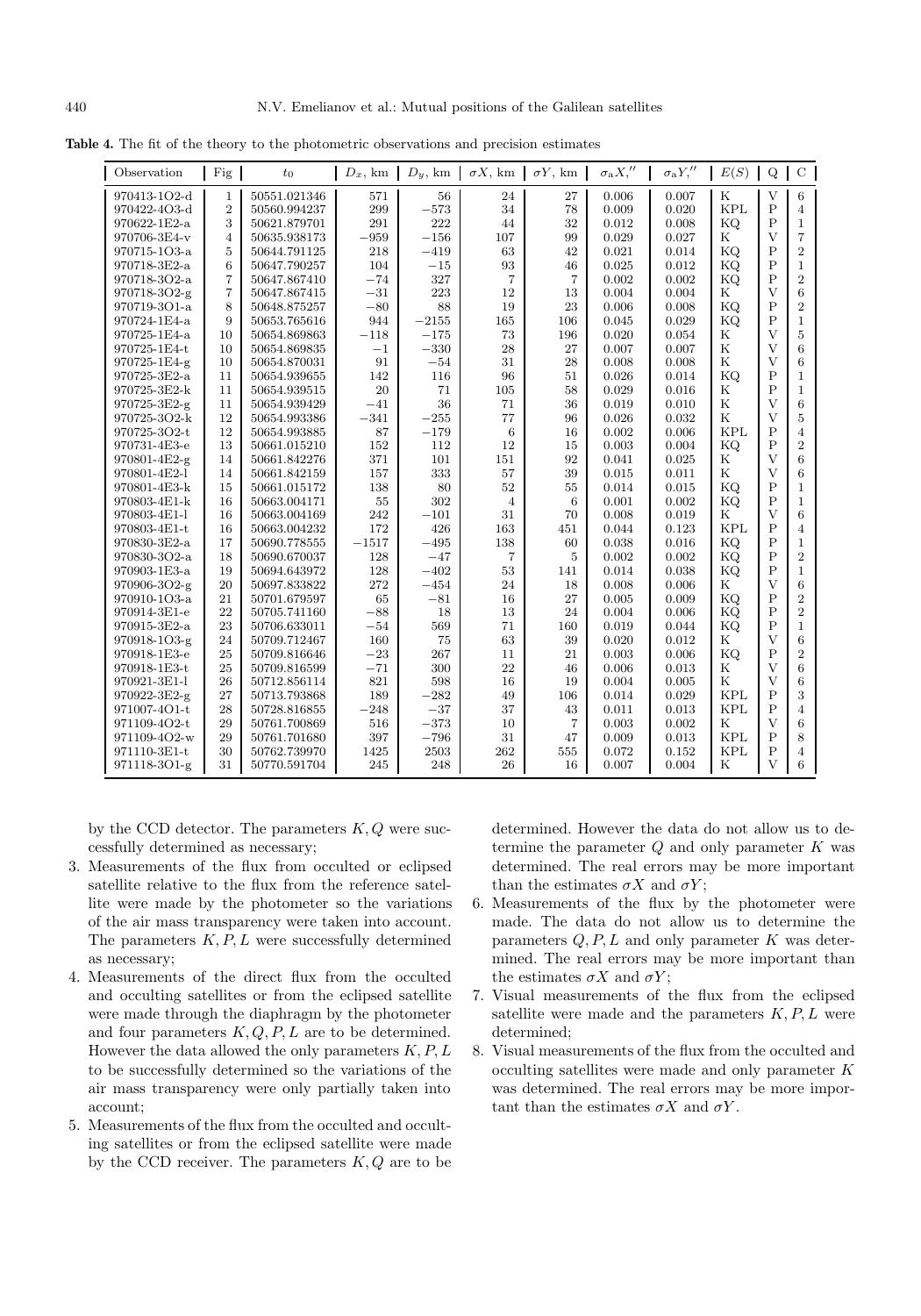#### **6. Conclusions**

The results reported in this paper can be used directly to refine the orbital elements of the Galilean satellites. It should be kept in mind that a refined set of satellite orbital elements can be inferred from the entire data base of available observations of these satellites. The new portion of observational data obtained as a result of the observational campaign performed contributes significantly to the overall data base of the events considered.

The estimates made in this paper show that the satellite positional data inferred from photometric observations of mutual occultations and eclipses of the satellites considered proves to be several tens to several hundreds of times more accurate than the results of the best groundbased photographic observations. We obtained our data with rather modest observational equipment available at the observatories that took part in the campaign.

A preliminary analysis of the accuracy estimates reported in this paper and inspection of plots illustrating the observational results led us to the following conclusions. In some cases the discrepancies between the results of observations of the same event at different observatories exceed the estimated internal errors of each observation, which is indicative of certain systematic errors.

The greatest error in positional data inferred from such external estimates is due to errors of photometric measurements. Only in some specific cases have there been significant discrepancies between observing times. This leads us to a preliminary conclusion that such observations require more accurate allowance for interfering factors. The latter can include scattered light falling into photometer or distortions introduced by the detector. A more detailed analysis of observations is needed.

We can finally conclude that the observing campaign carried out by observatories in Kazakhstan, Russia, and Ukraine in 1997 yielded the expected result. The number of successful attempts increased substantially compared to previous similar observations carried out in 1995 and earlier. To improve this very efficient technique for extracting astrometric information about planetary satellites, the observatories need to be provided with new observing equipment.

Acknowledgements. This work was supported by the Russian Foundation for Basic Research, project No. 97-02-16551.

## **References**

- Aksnes K., Franklin F., Millis R., Birch P., Blanco C., Catalano S., 1984, AJ 89, 280
- Arlot J.-E., 1984, A&A 138, 113
- Arlot J.-E., Thuillot W., Barroso J. Jr., et al., 1992, A&AS 92, 151
- Grigorjeva Z.N., Egorov Yu.A., Tejfel V.G., Charitonova G.A., 1986a, Astron. Circ. 1444, 1
- Grigorjeva Z.N., Egorov Yu.A., Tejfel V.G., Charitonova G.A., 1986b, Astron. Circ. 1447, 3
- Emel'yanov N.V., 1995, AZh 71, 794
- Emel'yanov N.V., Irsmambetova T.R., Tejfel V.G., 1997, Astron. Vestnik 31, 491
- Emel'yanov N.V., 1999, Astron. Vestnik 33, 154
- Emel'yanov N.V., 2000, Astron. Vestnik 34 (in press)
- Nasonova L.P., 1996, Lett. AZh 22, 157
- Thuillot W., Morando B., Modélisation de courbes photométriques de phénomènes mutuels des satellites galiléens de Jupiter, Notes scientifiques et techniques du Bureau des Longitudes, S030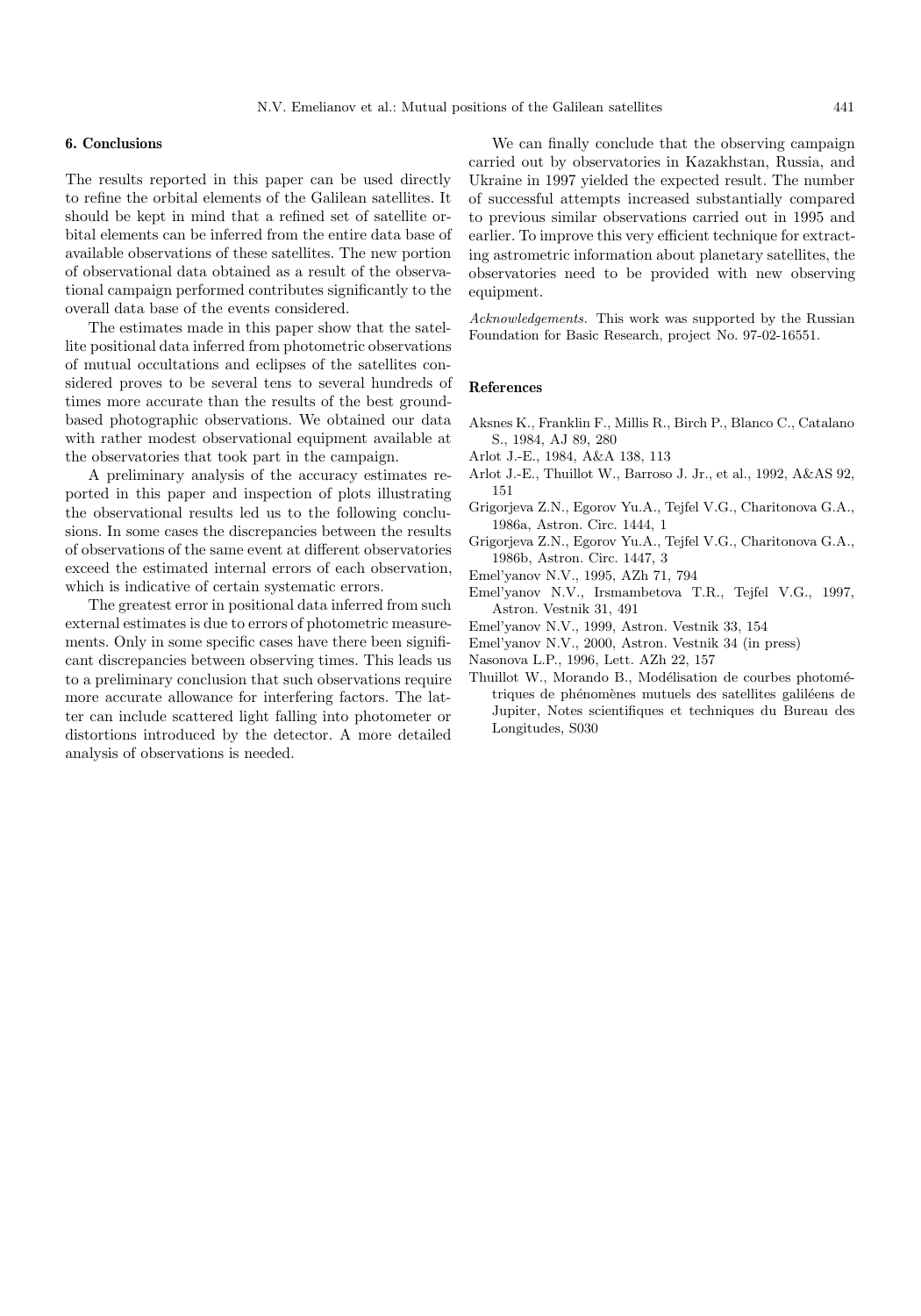

**Fig. 1.** The fit of the theory to the photometric observations 970413-1O2-d



**Fig. 2.** The fit of the theory to the photometric observations 970422-4O3-d. The time is measured from  $0<sup>h</sup>$  Apr. 22, 1997



**Fig. 3.** The fit of the theory to the photometric observations 970622-1E2-a



**Fig. 4.** The fit of the theory to the photometric observations 970706-3E4-v



**Fig. 5.** The fit of the theory to the photometric observations 970715-1O3-a



**Fig. 6.** The fit of the theory to the photometric observations 970718-3E2-a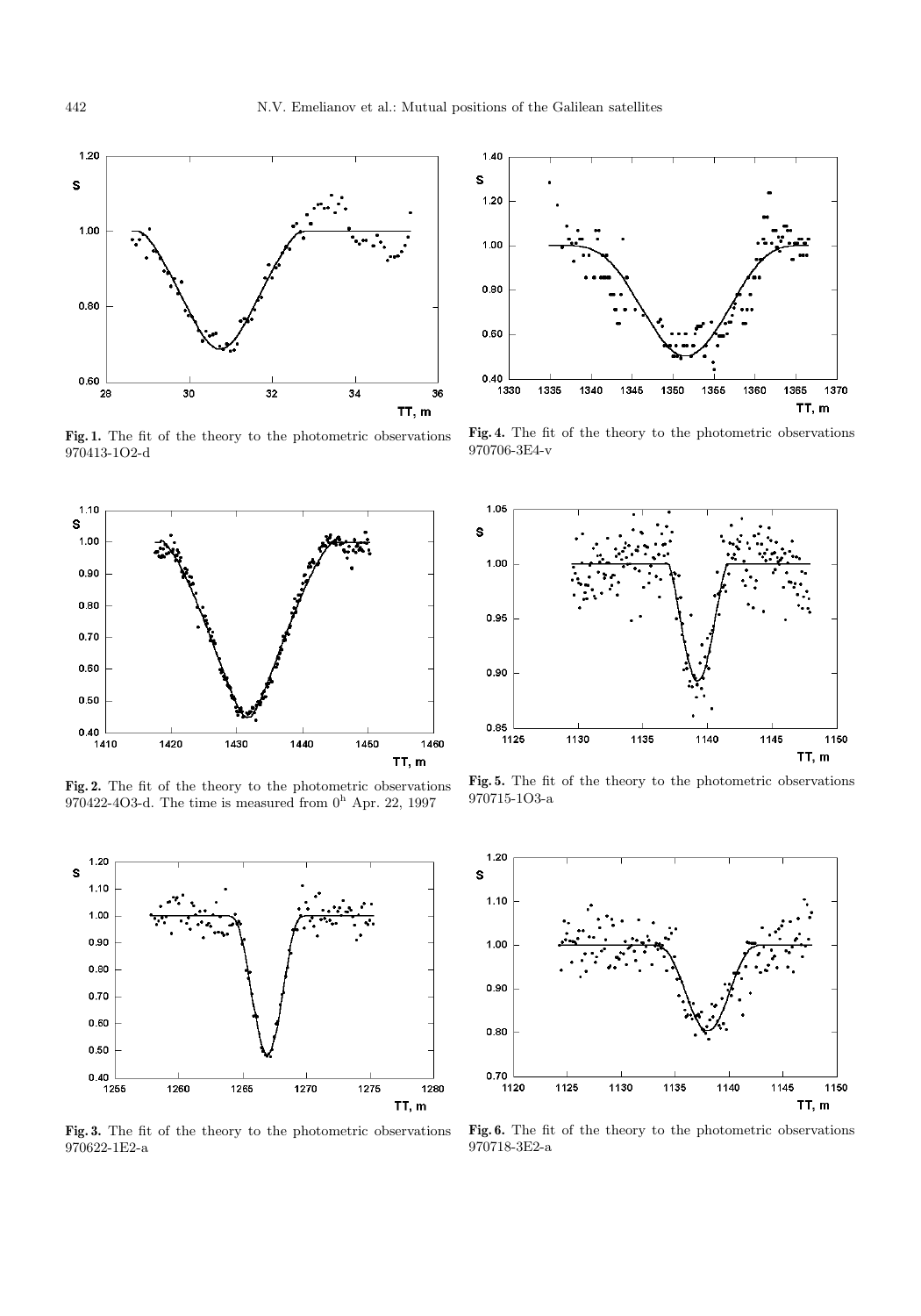

**Fig. 7.** The fit of the theory to the photometric observations 970718-3O2-a (dots) and 970718-3O2-g (circles)



**Fig. 8.** The fit of the theory to the photometric observations 970719-3O1-a



**Fig. 9.** The fit of the theory to the photometric observations 970724-1E4-a



**Fig. 10.** The fit of the theory to the photometric observations 970725-1E4-a (squares), 970725-1E4-g (dots, dashed line) and 970725-1E4-t (circles)



**Fig. 11.** The fit of the theory to the photometric observations 970725-3E2-a (circles), 970725-3E2-k (dots) and 970725-3E2-g (squares)



**Fig. 12.** The fit of the theory to the photometric observations 970725-3O2-k (dots, dashed line) and 970725-3O2-t (circles)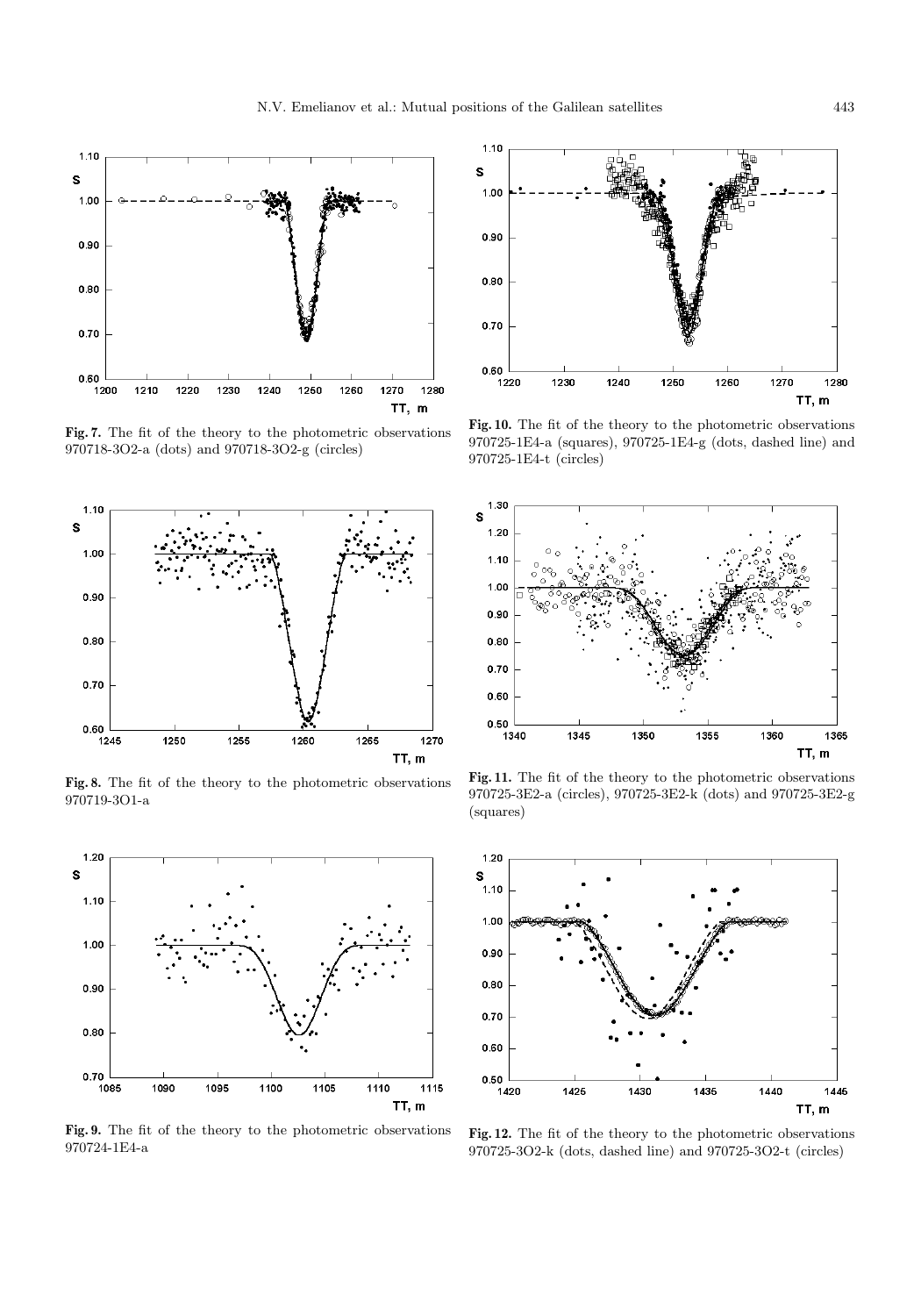

**Fig. 13.** The fit of the theory to the photometric observations 970731-4E3-e. The time is measured from  $0<sup>h</sup>$  July 31, 1997



**Fig. 14.** The fit of the theory to the photometric observations 970801-4E2-g (circles, dashed line) and 970801-4E2-l (dots)



**Fig. 15.** The fit of the theory to the photometric observations 970801-4E3-k



**Fig. 16.** The fit of the theory to the photometric observations 970803-4E1-k (dots), 970803-4E1-l (squares) and 970803-4E1-t (circles). The time is measured from  $0<sup>h</sup>$  Aug. 2, 1997



**Fig. 17.** The fit of the theory to the photometric observations 970830-3E2-a



**Fig. 18.** The fit of the theory to the photometric observations 970830-3O2-a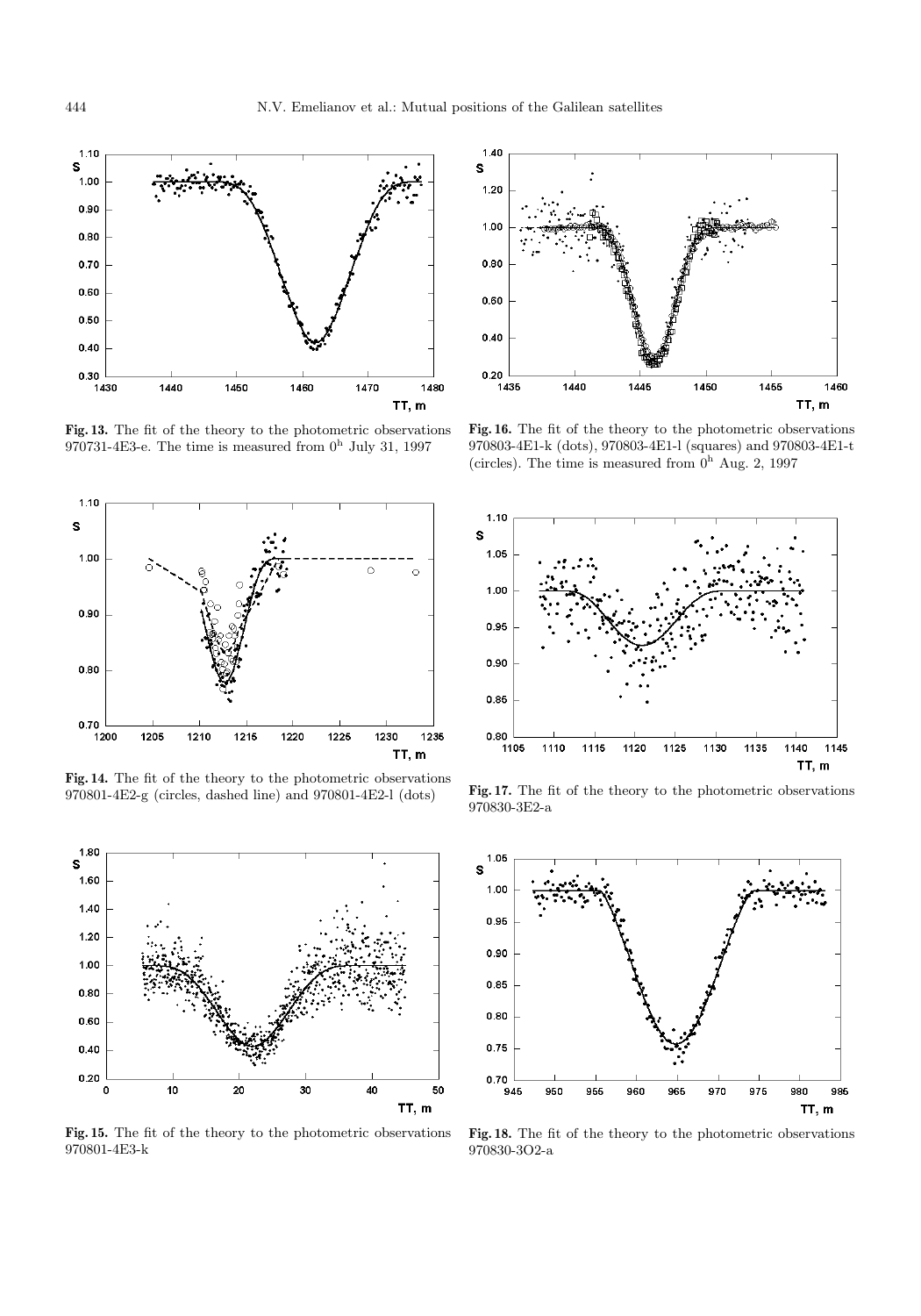

925

930

935

940

945

TT, m

950

 $1.10$ s

 $1.00$ 

0.90

 $0.80$ 

0.70

0.60

 $0.50$ 

 $0.40$ 

905

910

915

920



**Fig. 20.** The fit of the theory to the photometric observations 970906-3O2-g



**Fig. 21.** The fit of the theory to the photometric observations 970910-1O3-a



**Fig. 22.** The fit of the theory to the photometric observations 970914-3E1-e



**Fig. 23.** The fit of the theory to the photometric observations 970915-3E2-a



**Fig. 24.** The fit of the theory to the photometric observations 970918-1O3-g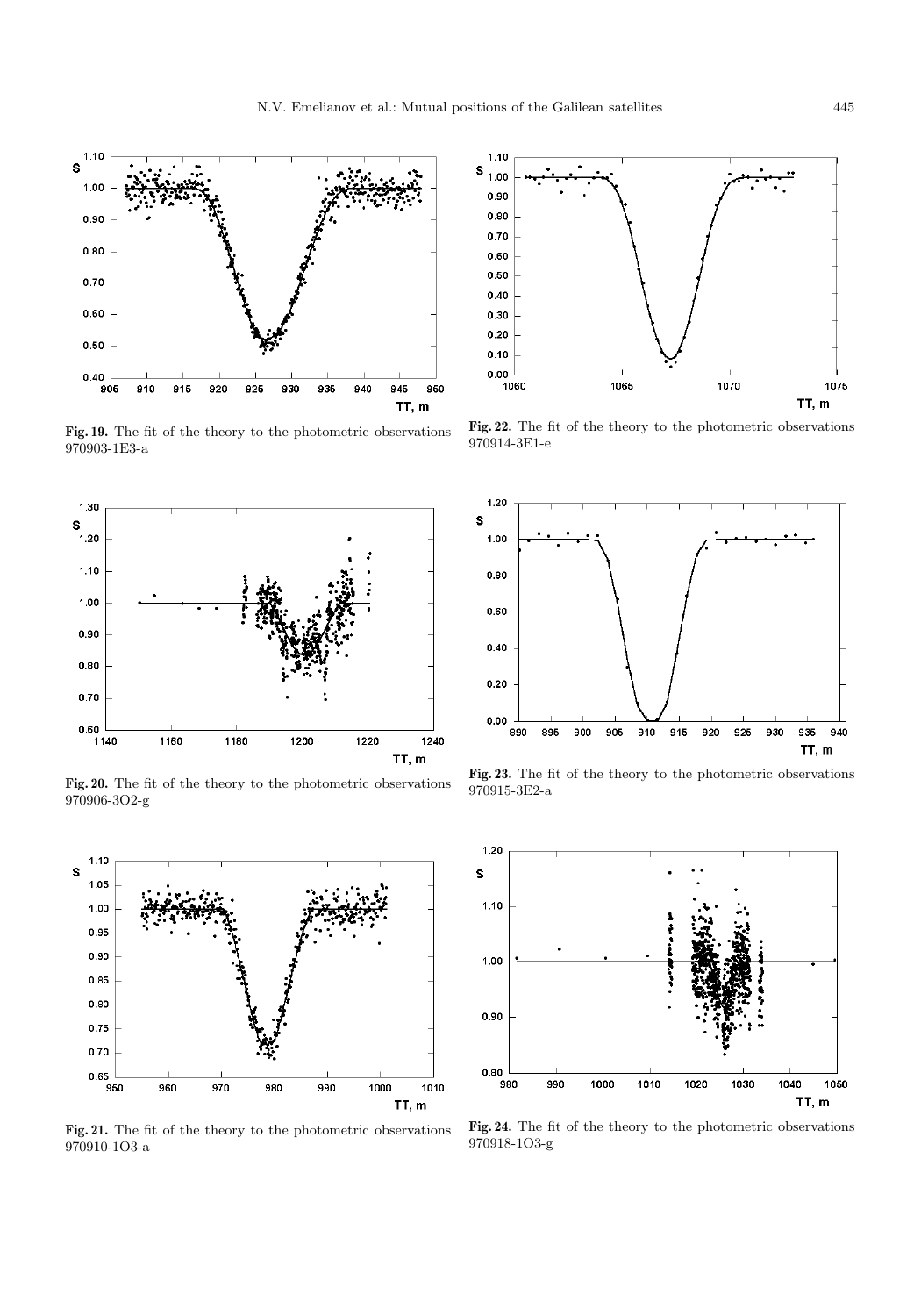

**Fig. 25.** The fit of the theory to the photometric observations 970918-1E3-e (dots, dashed line) and 970918-1E3-t (circles)



**Fig. 26.** The fit of the theory to the photometric observations 970921-3E1-l



**Fig. 27.** The fit of the theory to the photometric observations 970922-3E2-g



**Fig. 28.** The fit of the theory to the photometric observations 971007-4O1-t



**Fig. 29.** The fit of the theory to the photometric observations 971109-4O2-t (dots, dashed line), 971109-4O2-w (circles)



**Fig. 30.** The fit of the theory to the photometric observations 971110-3E1-t

 $1.20$ s